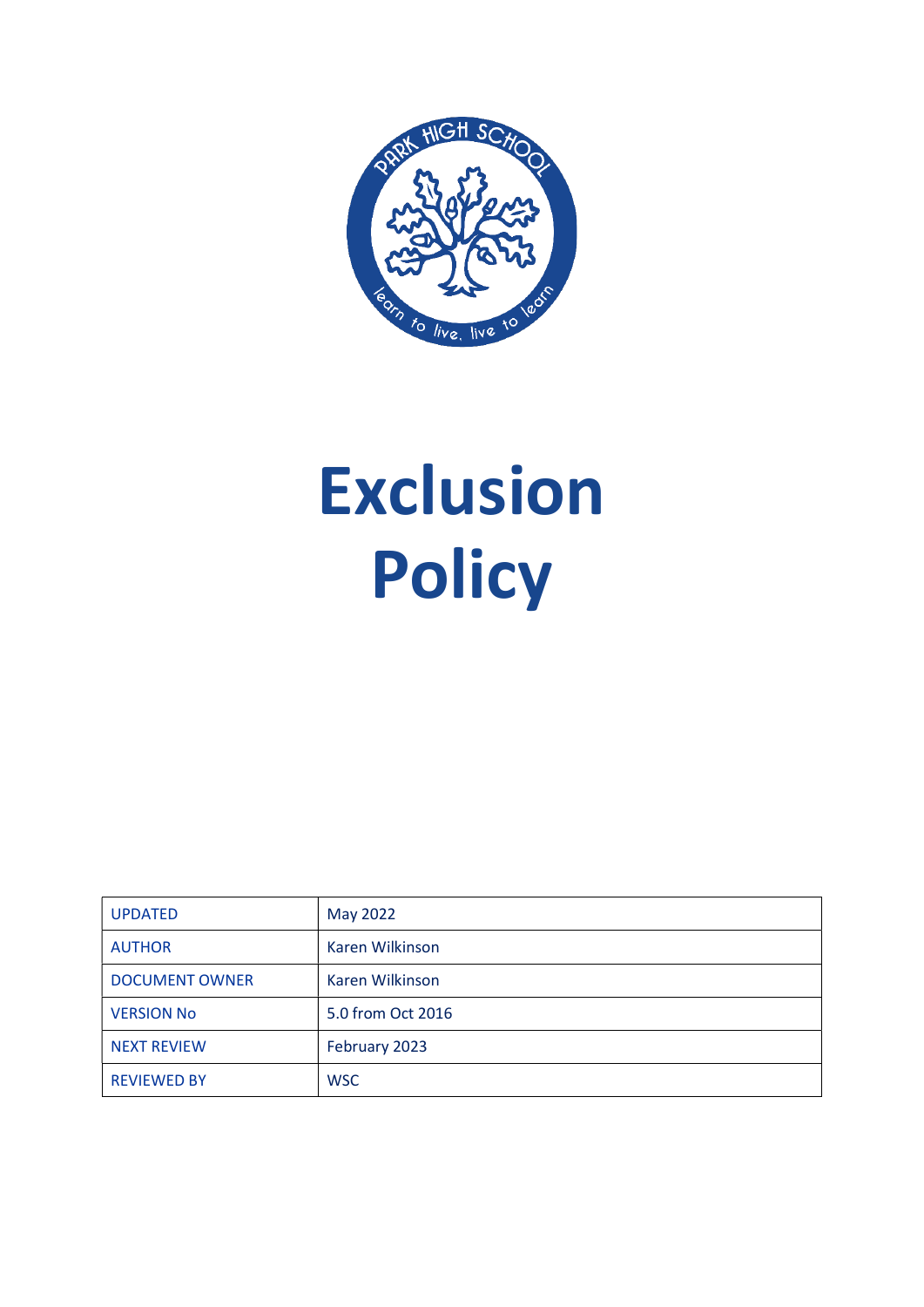# Changes to this policy:

This policy was reviewed in May 2022. Changes include:

- Changing reference to fixed term exclusion to exclusion/suspension.
- Adding a reference to the statutory guidance of which this policy is based.
- Removing references to historic Inclusion points tariffs which are no longer used.
- Addition of aims of the policy.
- Outlining the decision to exclude.
- Referencing students who have additional needs.
- Additional section outlining alternatives to exclusion that the school may utilise.
- Referencing that homophobic behaviour may be a reason for exclusion/suspension or exclusion.
- Links with other policies.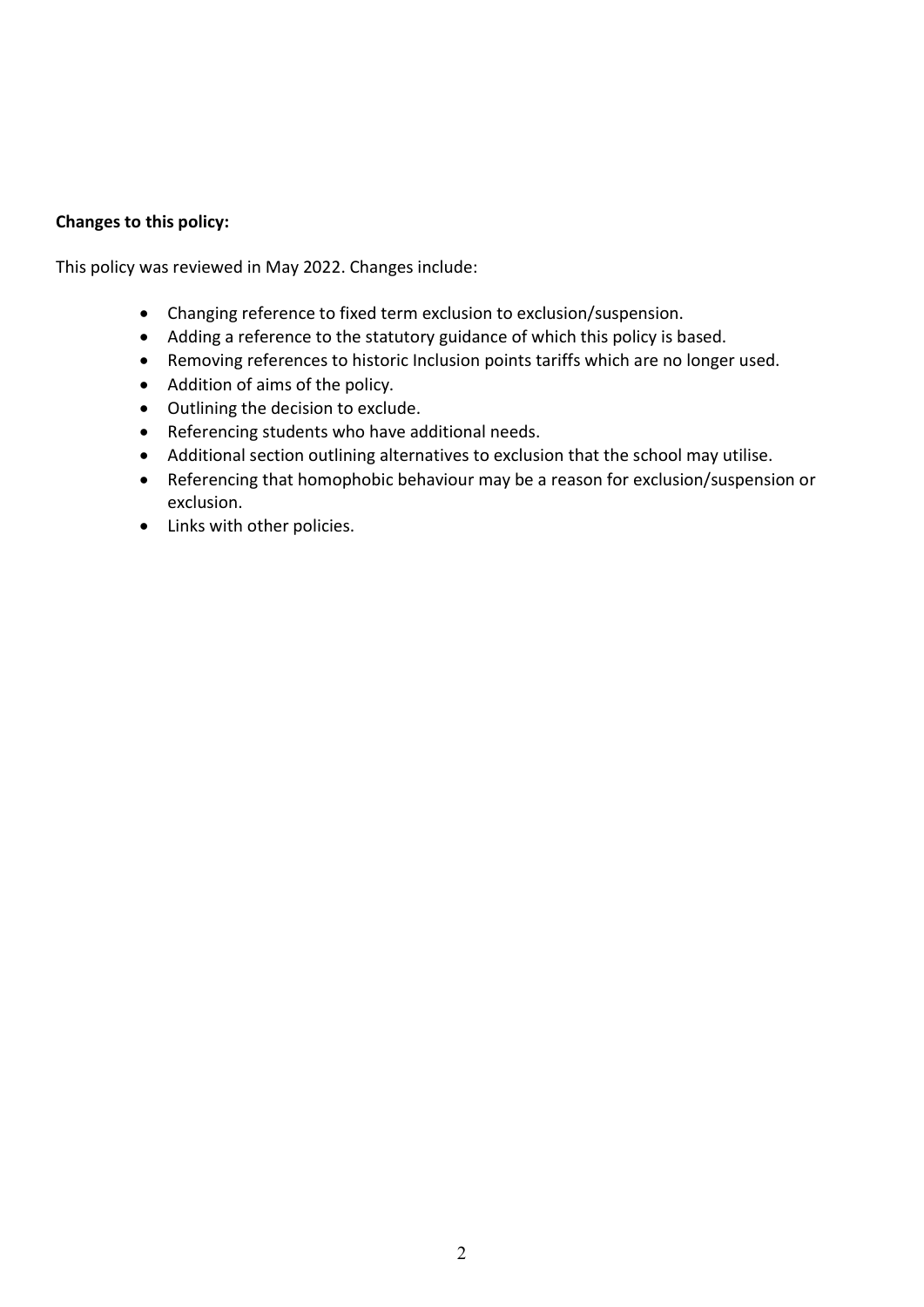# Aims of the policy

Our school aims to ensure that:

- The exclusions process is applied fairly and consistently
- The exclusions process is understood by governors, staff, parents and students
- Students in school are safe and happy
- Students do not become NEET (not in education, employment or training)

This policy is based on statutory guidance from the Department for Education: Exclusion from maintained schools, academies and student referral units (PRUs) in England.

We are committed to following all statutory exclusions procedures to ensure that every child receives an education in a safe and caring environment.

## The decision to exclude

A decision to exclude a student will be taken only:

- In response to serious or persistent breaches of the school's behaviour policy, and
- If allowing the student to remain in school would seriously harm the education or welfare of others

Before deciding whether to exclude a student, either permanently or for a fixed period, the Headteacher will:

- Consider all the relevant facts and evidence, including whether the incident(s) leading to the exclusion were provoked
- Allow the student to give their version of events
- Consider if the student has special educational needs (SEN)

This policy complies with our funding agreement and articles of association.

# TYPES OF EXCLUSION AT PARK HIGH SCHOOL

#### Internal Exclusion

This is a formal sanction with the likelihood being that any breach of its guidelines could lead as matter of policy to a fixed-term exclusion. This will usually, but not always, take place in a room designated for the purpose of IE. Carefully considered work/tasks will be provided, as will lunch. See page 9 for full details.

#### Fixed Term Exclusion/suspension

A fixed-term exclusion/suspension is a formal sanction which will involve close parental involvement. This policy indicates a clear series of steps showing how internal exclusion or fixed term exclusion/suspension are sanctioned and may, while triggering appropriate support, lead to a permanent exclusion.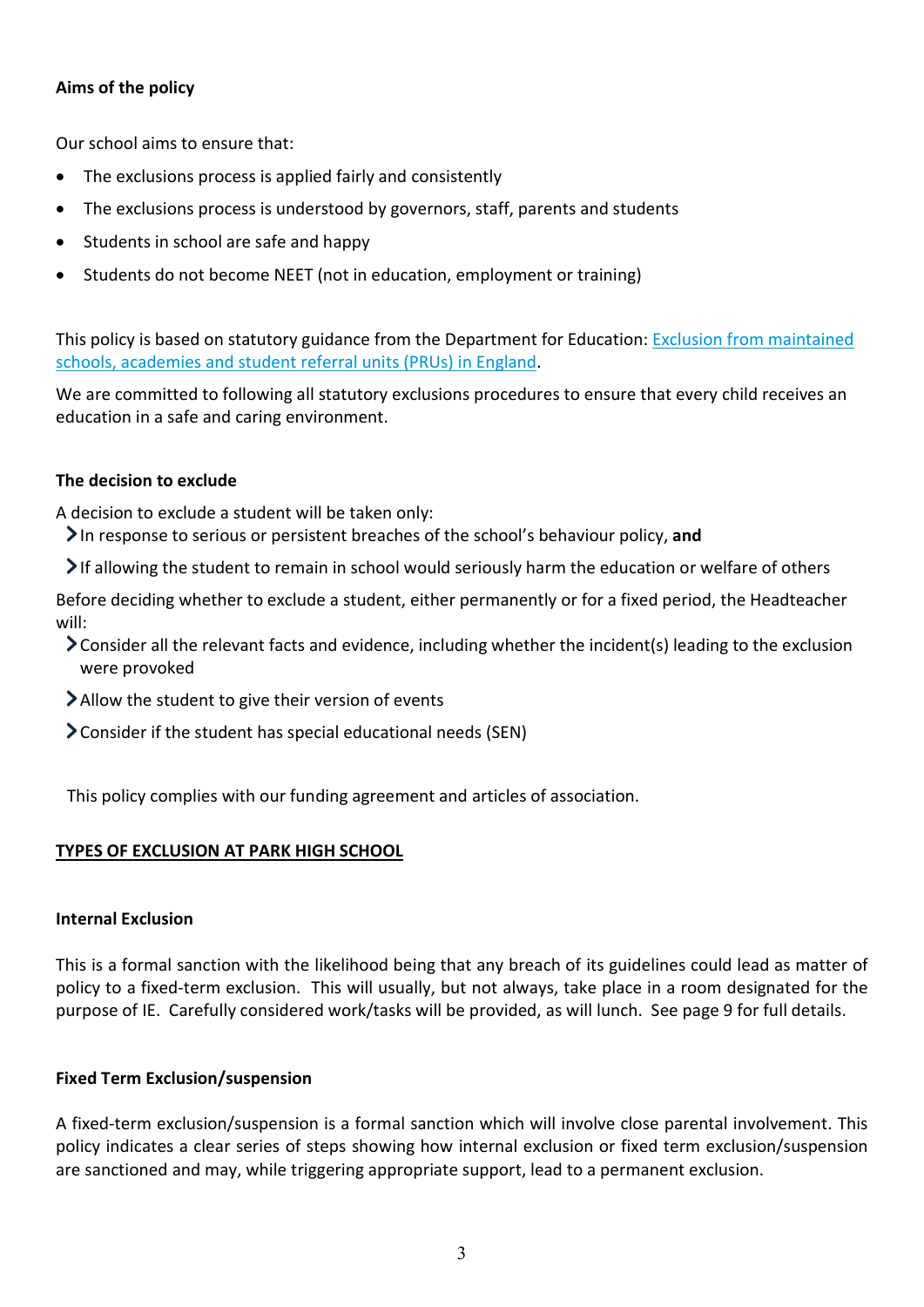A fixed term exclusion/suspension is a very serious sanction. It is generally used when behaviour has been particularly inappropriate, often over a period of time, and/or after a range of other sanctions have been used. The functions of a fixed-term exclusion/suspension are:

- To encourage reflection upon particular behaviours so that they may be avoided in future.
- To act as a warning that further exclusion/suspensions may lead to the student leaving Park High School.

The appropriate uses for a fixed-term exclusions/suspensions are:

- Cumulative; as a response to an appropriate behaviour, such as when a student has failed to complete an internal exclusion satisfactorily.
- As a response to a particular incident judged serious enough to warrant a fixed term exclusion/suspension even though an internal exclusion may not have preceded it.

## Permanent Exclusion

A student might face permanent exclusion for one severe breach, or persistent breaches, of the school's behaviour code.

A permanent exclusion might be effected on the basis of a serious incident that has occurred as one of a number of similarly serious incidents. When presenting the case to a governors' panel in this light, the school might refer to any previous behaviour leading to sanctions, such as formal detentions or fixed term exclusion/suspension if these references add to an understanding of the decision made regarding the final decision.

Any potential permanent exclusion will be initially discussed with the Governor Inclusion Champion to ensure that procedures are validated, and the school's response is proportionate.

It is vital to work closely with governors. Each permanent exclusion requires a governors' panel to discuss it, and each is dealt with on its own merits. Any governor sitting on this panel must have received the appropriate legal training.

A formal, consistently applied system, involving the Governor Inclusion Champion, will enable us to support more efficiently those students heading for permanent exclusion; a meeting with the Headteacher may be triggered, and governors will be aware of this. Also, and most importantly, closer, more tailored support can be developed and made available.

Guidelines make it clear that permanent exclusion might come about as the result of one major incident or as a response to cumulative poor behaviour. This policy has at its centre the desire to give students the opportunity, through well targeted support, to make decisions so that permanent exclusion can be avoided.

#### Alternatives to exclusion/suspension

Alternatives to exclusion will be considered where appropriate. Any of the following may be utilised depending on which is most appropriate:

- Restorative Justice to enable the offender to redress the harm done.
- Referral to The Jubilee Academy. This may include either:
	- $\triangleright$  Respite provision where students will receive intensive support as well as a reduced curriculum during a period between six to twelve weeks at the Jubilee Academy.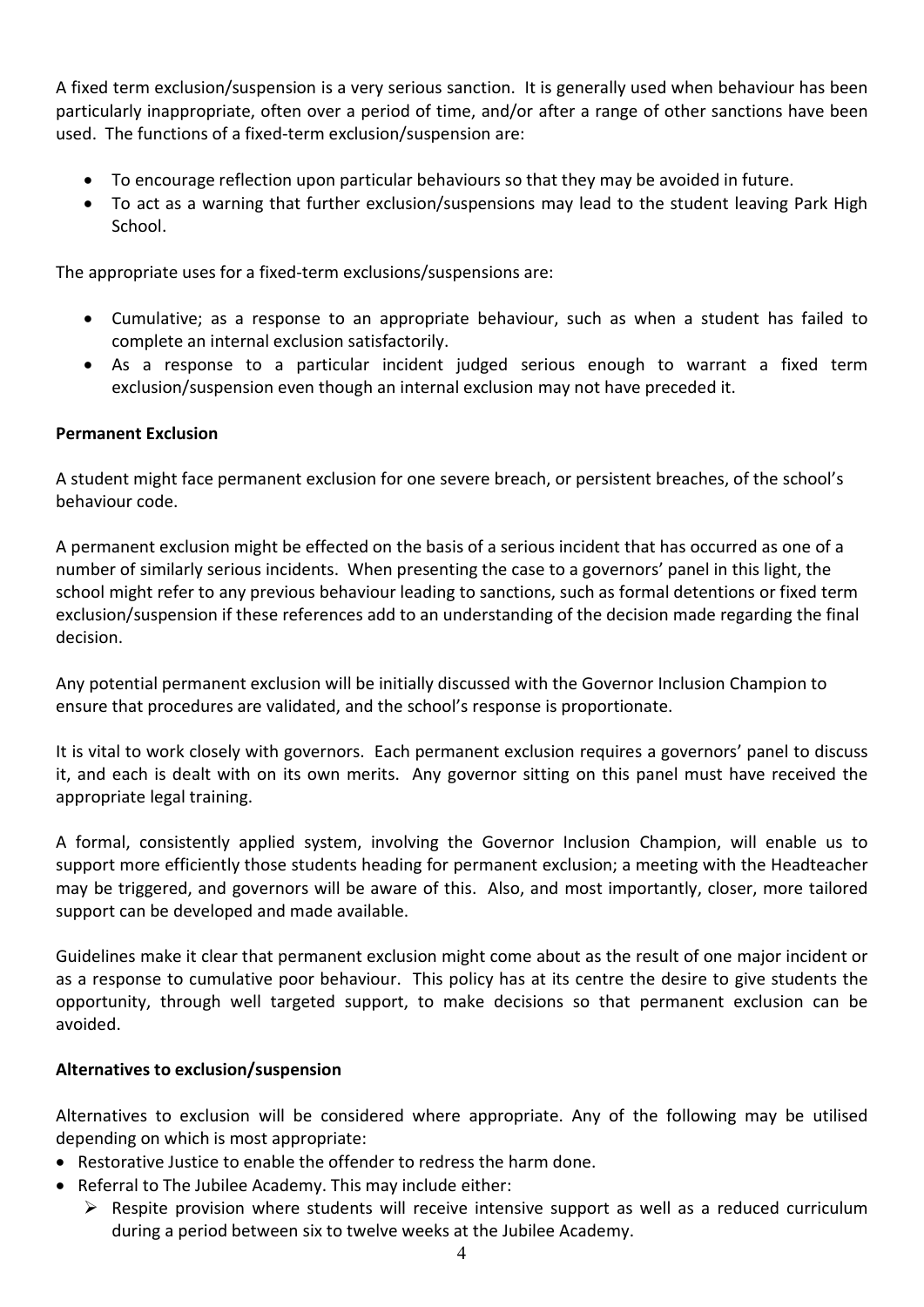- $\triangleright$  A permanent move to Jubilee Academy where the student will eventually be sitting their end of key stage exams.
- A period of respite by providing online learning via Academy 21. This provision may be provided on the school premises or at home if appropriate supervision is in place.
- Referral to The Helix Educational Centre for a short period of intensive respite.
- A student can be transferred to another school as part of a 'managed move' with full consultation and agreement of all the parties involved, including the parents. The Harrow Managed Move Panel meets every two weeks and is chaired by a Harrow Headteacher and senior representatives from schools across the borough. The relevant Pastoral Team (for example Year 9) will discuss the merits of a Managed Move with the family and complete the relevant paperwork that will be presented to the panel. The panel will consider the case and make a decision about which school the student can move to. The student will be supported prior to their transition and this will be followed by a six-week trial period. If the trial period is successful, the student will be on role with the new school.

## Considerations for SEND and Students with Additional Needs

If a student with SEND or any form of disability faces an exclusion/suspension

 of any kind, the nature of their SEND or disability will be carefully considered before any sanction is decided upon to ensure that any action taken by the school is appropriate, fair and in keeping with respective policies governing such areas.

It is possible that a student with SEND or those with additional needs might not display malicious behaviour or intend a breach of the school code but might behave in ways that result in a threat to the health, safety or well-being of themselves or others. If the school has explored all other avenues of support, then a permanent exclusion might be considered with the knowledge that it would support that student. The school will make use of Emergency Annual Review panels for young people with an EHCP as a central aspect of decision making with regard to that child's place at Park High School.

# Tracking and supporting students to prevent exclusion

A single, fixed term exclusion/suspension usually has a salutary effect upon a student who realises that they are moving towards a permanent exclusion. Often, there are no further exclusions needed. It is important to remember that the primary purpose of an internal or fixed term exclusion/suspension is to enable students to take responsibility for their long-term behaviour and to enable the school to support them effectively to prevent further exclusion/suspensions or exclusions, of any kind. While any exclusion/suspension or exclusion is a punishment, then, ultimately its most important function is that of promoting inclusion; this policy needs to be seen as a logical extension of our Teaching, Learning and Assessment Policy, as well as our Behaviour Policy.

A fixed-term exclusion/suspension must be effected only by the Headteacher or, in her absence, by the member of staff deputising.

# During the Exclusion/Suspension

While fixed term exclusion/suspensions will usually be served at home under parental guidance we reserve the right to decide upon its location; this might be in school, or at an LA institution such as The Jubilee Academy or The Helix.

Only under exceptional circumstances shall a fixed-term exclusion/suspension be longer than 5 days at any one time.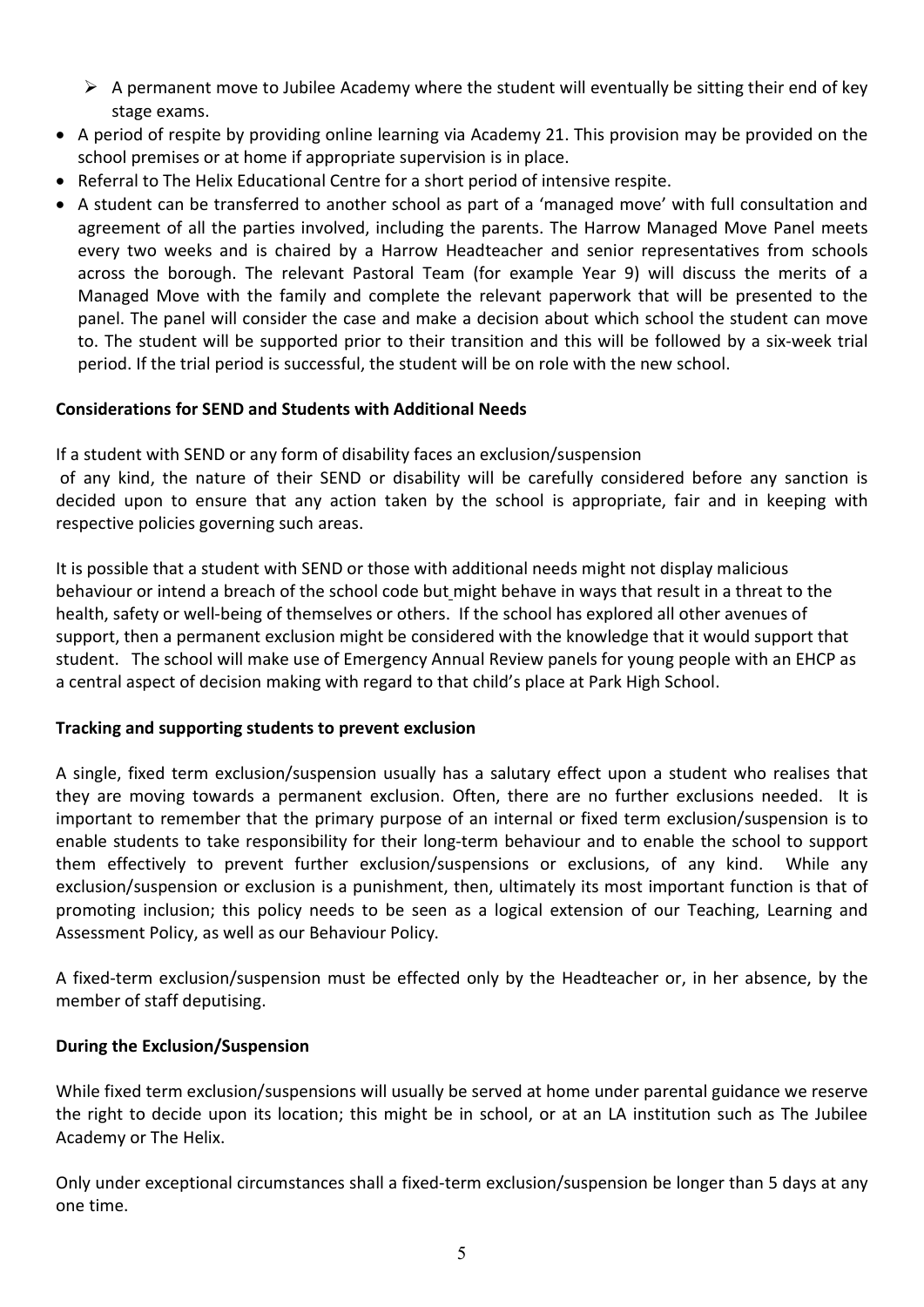It is our responsibility to provide appropriate work for excluded students; a fixed-term exclusion/suspension is often an excellent opportunity to catch up on work.

Any suspended student who appears uninvited at school or in the vicinity of the school for any reason faces having his/her exclusion/suspension extended.

Any student facing a permanent exclusion may be invited into school during the fixed term period, with a parent, to put forward reasons why a permanent exclusion should not occur.

## Re-integration

All students serving fixed-term external exclusion/suspensions shall not be reintegrated until a meeting has taken place between parents and appropriate staff to discuss future behaviour and support required. A parental meeting is required after a student has been on internal exclusion.

## The Future

While fixed term exclusion/suspensions are punitive and can cause concern for parents, it must be remembered that their function is hopefully positive in that it will refocus the student upon the importance of their education - and that any future exclusion can thereby be avoided. Both parents and students should take the opportunity that an exclusion provides to catch up with any work and complete outstanding tasks set by the school.

#### Records and Review

Records of exclusion will be kept by the Headteacher and reported to governors. Annually, the Governors' Whole School and Community Committee will review the patterns of exclusion/suspension and exclusion.

#### Behaviour likely to lead to Exclusion

A student might be excluded, internally or externally, for the following reasons:

- Persistent breaches, or a major single breach, of school rules.
- Failure to attend a lower-level sanction, such as a detention.
- Disrupting the learning of others.
- Bullying, either physical or cyber.
- Rudeness to, and/or refusal to adhere to instructions from, staff.
- Violent behaviour towards others, either on or off the school site.
- Racist, sexist, homophobic or threatening behaviour.
- Involvement, passive or otherwise, in the taking of illegal substances.
- Involvement, passive or otherwise, in an act of theft.
- Any other behaviour deemed unacceptable and inappropriate by the Headteacher.

An internal exclusion will usually be used in the first instance. Should there be a recurrence, it is possible that a fixed-term exclusion/suspension might be imposed. However, depending upon the nature of the behaviour, it may be decided that a fixed-term external or even a permanent exclusion is affected before any other sanction. This situation might arise in the case of:

Overtly violent behaviour on or off site.